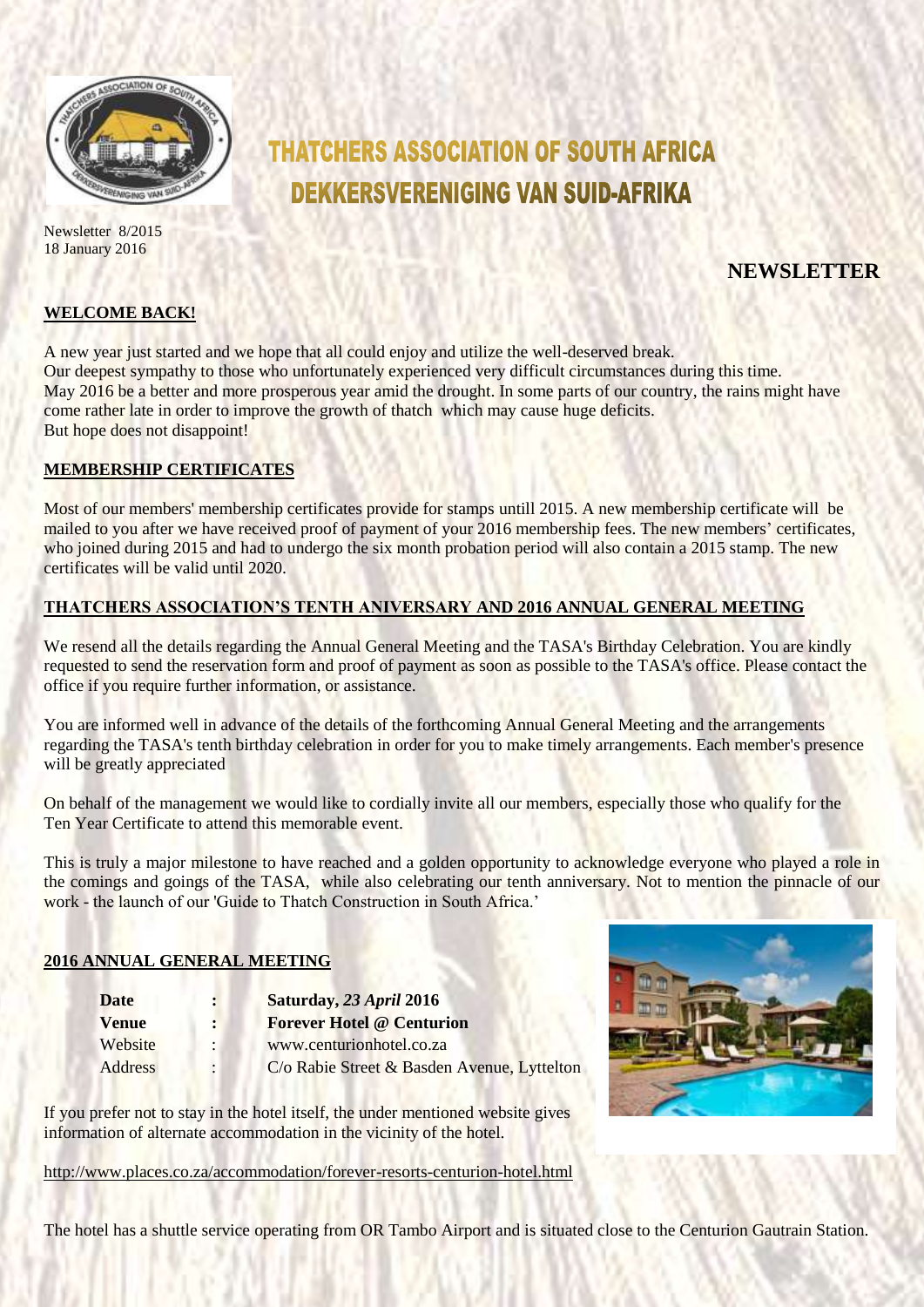**Tariff :** Single room R1 334 (VAT included) Sharing R 890 pp (VAT included)

**The reason why the TASA's notifications are sent early is that this hotel caters for groups and is fully booked quite quickly. If you want to do the booking at the hotel through the TASA, please notify the TASA office timeously.** 

### **PROGRAM & AGENDA**

The Annual General Meeting will commence on Saturday morning at 09:00 and will end at 16:00. The TASA's financial year ends on 29 February 2016 and the *bona fide* contractors whose 2016 membership fees have been paid, have the right to vote.

The full program and agenda will be sent out closer to the time.

#### **FORMAL TENTH ANNIVERSARY DINNER**

**Dress code : Formal Cost : R250 pp**

The formal evening will be held at 19:00 in the Forever Hotel @ Centurion and the program will consist among other things of the following items:

- Welcome by the outgoing National Chairman, Mr Bertus Nieuwenhuis;
- Inaugural by the newly elected National Chairman;
- Presentation of certificates and vehicle stickers to members with continuous membership in ten years; Guest speaker;
- Introducing the TASA's 'Guide to Thatch Construction in South Africa;'
- Acknowledgements.

Key players from the larger industry, SABS and the press will also be invited to attend this function.

#### **TWENTY ONE MEMBERS QUALIFY FOR THE TEN YEAR CERTIFICATE AND VEHICLE STICKERS**

#### **Cape Province**

**Lucas Quality Thatchers** Abrie Visagie Stephen Bursey Thatching Stephen Bursey **Limpopo** Thatchscapes cc Christian Munnik

#### **OFS & Northern Cape Mpumalanga**

#### **Gauteng**

Jason Lucas Master Thatchers Jason Lucas Dupcrete Johan Munnik Highveld Cape Thatchers JC Steenkamp Letaba Thatchers André Friis Theunissen Thatching Kosie Theunissen Ronayne Thatch & Decking Services Bill Bragge Hantam Thatchers André Fivaz Waterfront Pole & Thatch Cobus Maritz

Kim Thatchers **Danie Meijers** Hoffman's Thatching Specialists cc David Hoffman Recon Thatchers Bertus Nieuwenhuis Safari Thatching Lowveld cc Jan Steyn

#### **Natal Associate Members**

Biggarsberg Thatchers **John Smith** Firelab **Firelab** Kobus Strydom **Thatchmaster Tinus Fick Megacover Brokers (Pty) Ltd Madeleine Pool** Thatch Risk Acceptances (Pty) Ltd Natasja Blok